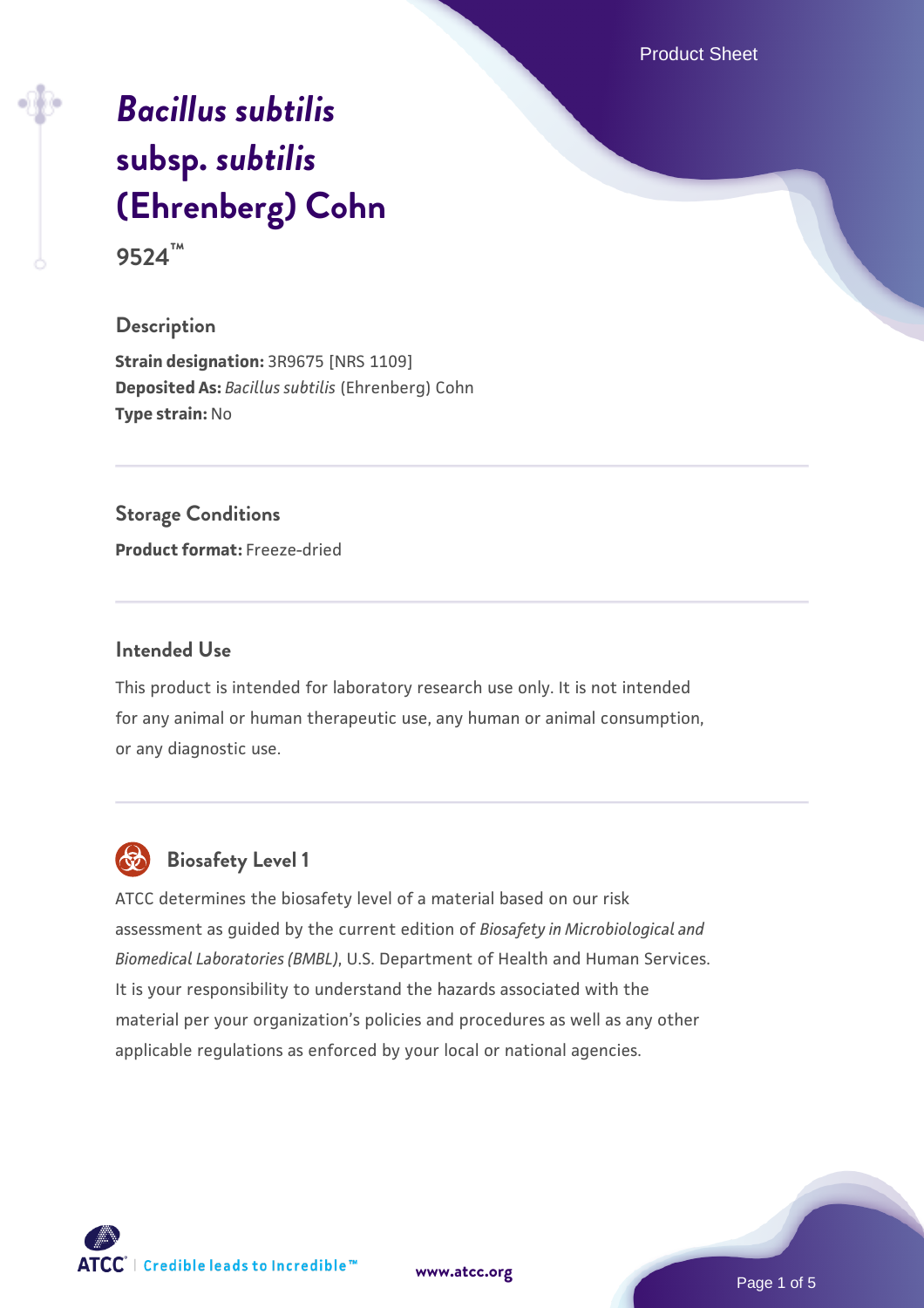# **[Bacillus subtilis](https://www.atcc.org/products/9524) [subsp.](https://www.atcc.org/products/9524) [subtilis](https://www.atcc.org/products/9524) [\(Ehrenberg\) Cohn](https://www.atcc.org/products/9524)** Product Sheet **9524**

ATCC highly recommends that appropriate personal protective equipment is always used when handling vials. For cultures that require storage in liquid nitrogen, it is important to note that some vials may leak when submersed in liquid nitrogen and will slowly fill with liquid nitrogen. Upon thawing, the conversion of the liquid nitrogen back to its gas phase may result in the vial exploding or blowing off its cap with dangerous force creating flying debris. Unless necessary, ATCC recommends that these cultures be stored in the vapor phase of liquid nitrogen rather than submersed in liquid nitrogen.

# **Certificate of Analysis**

For batch-specific test results, refer to the applicable certificate of analysis that can be found at www.atcc.org.

# **Growth Conditions**

**Medium:**  [ATCC Medium 27: Glycerol agar](https://www.atcc.org/-/media/product-assets/documents/microbial-media-formulations/2/7/atcc-medium-27.pdf?rev=1a71c7e8f84e42ee9d278056267feb33) **Temperature:** 26°C

# **Handling Procedures**

1. Open the freeze-dried vial according to enclosed instructions.

2. Using a single tube of #3 broth (5 to 6 ml), withdraw approximately 0.5 to 1.0 ml with a Pasteur or 1.0 ml pipette. Rehydrate the entire pellet.

3. Aseptically transfer this aliquot back into the broth tube. Mix well.

4. Use several drops of the suspension to inoculate a #3 slant, and/or plate

**[www.atcc.org](http://www.atcc.org)**

Page 2 of 5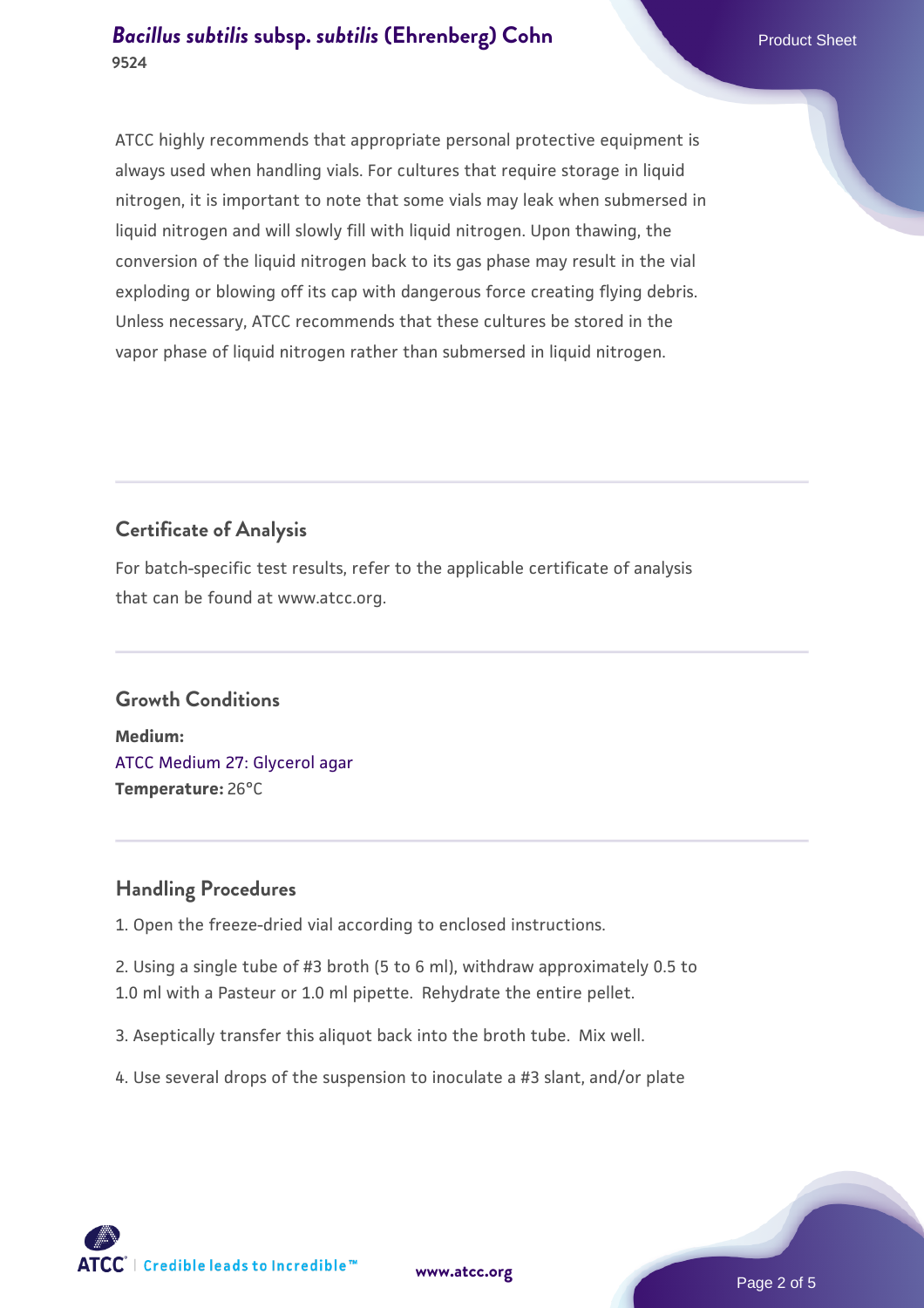**[Bacillus subtilis](https://www.atcc.org/products/9524) [subsp.](https://www.atcc.org/products/9524) [subtilis](https://www.atcc.org/products/9524) [\(Ehrenberg\) Cohn](https://www.atcc.org/products/9524)** Product Sheet **9524**

5. Incubate all tubes and plates at 26°C for 24 to 48 hours.

#### **Notes**

Colonies on #3 agar are circular, translucent, grayish-white, flat, and granular with an erose margin.

 Additional information on this culture is available on the ATCC web site at [www.atcc.org.](http://www.atcc.org/)

# **Material Citation**

If use of this material results in a scientific publication, please cite the material in the following manner: *Bacillus subtilis* subsp. *subtilis* (Ehrenberg) Cohn (ATCC 9524)

#### **References**

References and other information relating to this material are available at www.atcc.org.

#### **Warranty**

The product is provided 'AS IS' and the viability of ATCC® products is warranted for 30 days from the date of shipment, provided that the customer has stored and handled the product according to the information included on the product information sheet, website, and Certificate of Analysis. For living cultures, ATCC lists the media formulation and reagents

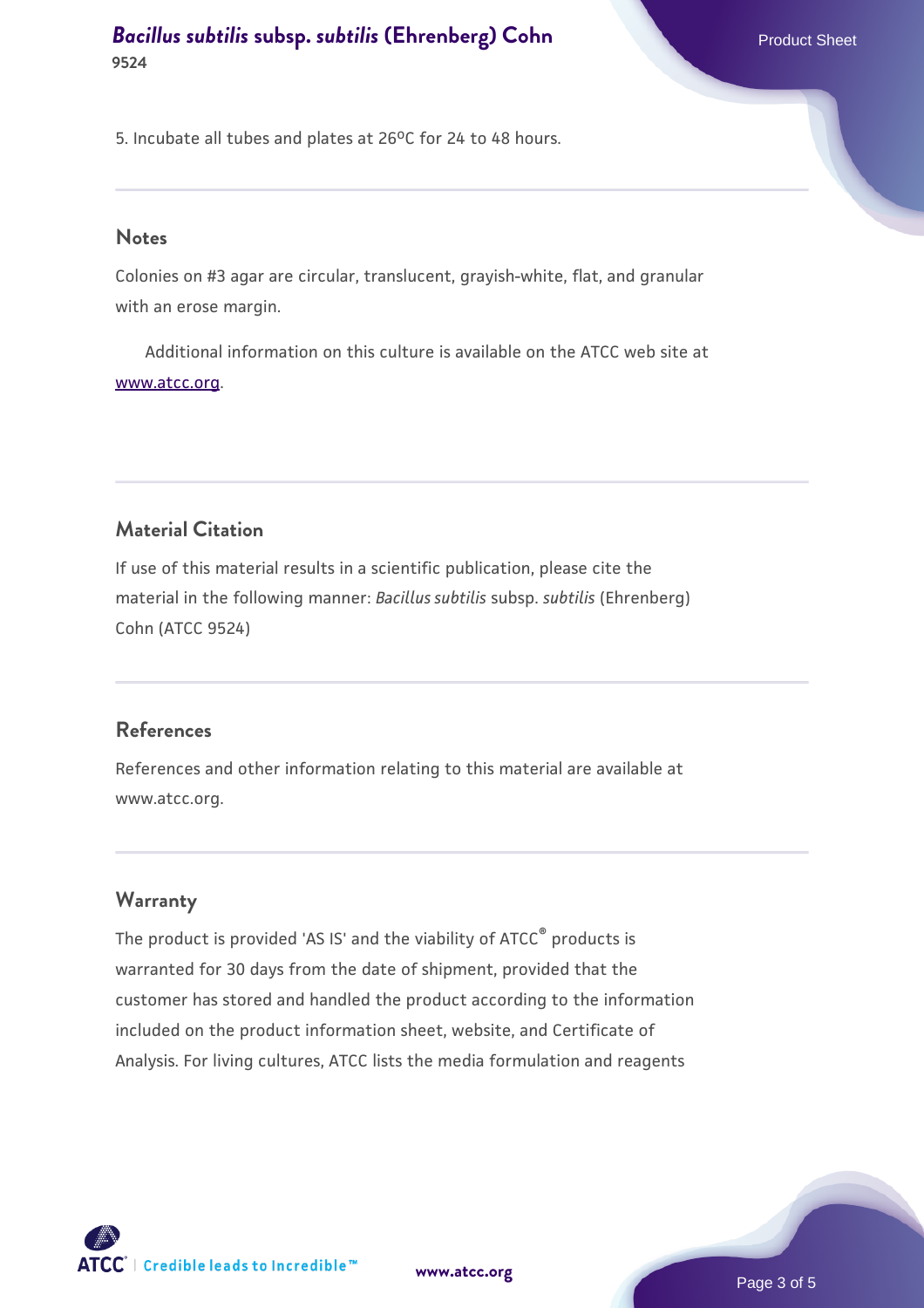# **[Bacillus subtilis](https://www.atcc.org/products/9524) [subsp.](https://www.atcc.org/products/9524) [subtilis](https://www.atcc.org/products/9524) [\(Ehrenberg\) Cohn](https://www.atcc.org/products/9524)** Product Sheet **9524**

that have been found to be effective for the product. While other unspecified media and reagents may also produce satisfactory results, a change in the ATCC and/or depositor-recommended protocols may affect the recovery, growth, and/or function of the product. If an alternative medium formulation or reagent is used, the ATCC warranty for viability is no longer valid. Except as expressly set forth herein, no other warranties of any kind are provided, express or implied, including, but not limited to, any implied warranties of merchantability, fitness for a particular purpose, manufacture according to cGMP standards, typicality, safety, accuracy, and/or noninfringement.

# **Disclaimers**

This product is intended for laboratory research use only. It is not intended for any animal or human therapeutic use, any human or animal consumption, or any diagnostic use. Any proposed commercial use is prohibited without a license from ATCC.

While ATCC uses reasonable efforts to include accurate and up-to-date information on this product sheet, ATCC makes no warranties or representations as to its accuracy. Citations from scientific literature and patents are provided for informational purposes only. ATCC does not warrant that such information has been confirmed to be accurate or complete and the customer bears the sole responsibility of confirming the accuracy and completeness of any such information.

This product is sent on the condition that the customer is responsible for and assumes all risk and responsibility in connection with the receipt, handling, storage, disposal, and use of the ATCC product including without limitation taking all appropriate safety and handling precautions to minimize health or environmental risk. As a condition of receiving the material, the customer agrees that any activity undertaken with the ATCC product and any progeny or modifications will be conducted in compliance with all applicable laws, regulations, and guidelines. This product is provided 'AS IS' with no representations or warranties whatsoever except as expressly set forth



**[www.atcc.org](http://www.atcc.org)**

Page 4 of 5